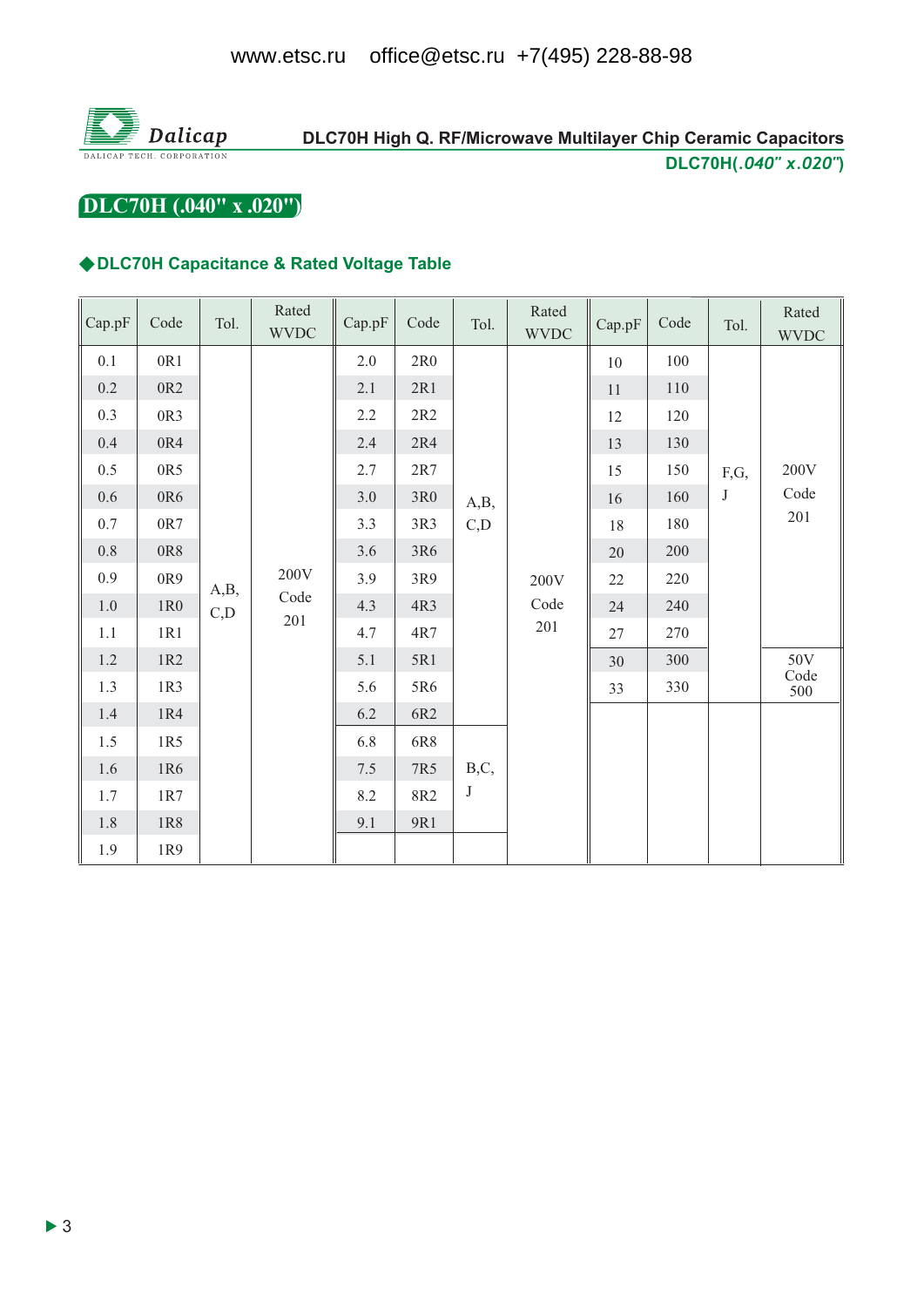

#### ◆ DLC70H Capacitor Dimensions

unit:inch(millimeter)

|        |                | Type / Outlines |                   | <b>Capacitor Dimensions</b>          | Plated                               |                                      |                 |
|--------|----------------|-----------------|-------------------|--------------------------------------|--------------------------------------|--------------------------------------|-----------------|
| Series | Term.<br>Code  |                 |                   | Width<br>Length                      |                                      | Thickness                            | Material        |
|        |                |                 |                   | (Lc)                                 | (W <sub>c</sub> )                    | (Tc)                                 |                 |
| DLC70H | W              |                 |                   |                                      |                                      |                                      | Sn/Ni<br>(RoHS) |
|        | L              |                 | Chip              | $.040 \pm .004$<br>$(1.02 \pm 0.10)$ | $.020 \pm .004$<br>$(0.51 \pm 0.10)$ | $.020 \pm .004$<br>$(0.51 \pm 0.10)$ | 90 Sn10Pb/Ni    |
| DLC70H | P<br>(Non-Mag) | Te <sup>7</sup> | Chip<br>(Non-Mag) |                                      |                                      |                                      | Sn/Cu<br>(RoHS) |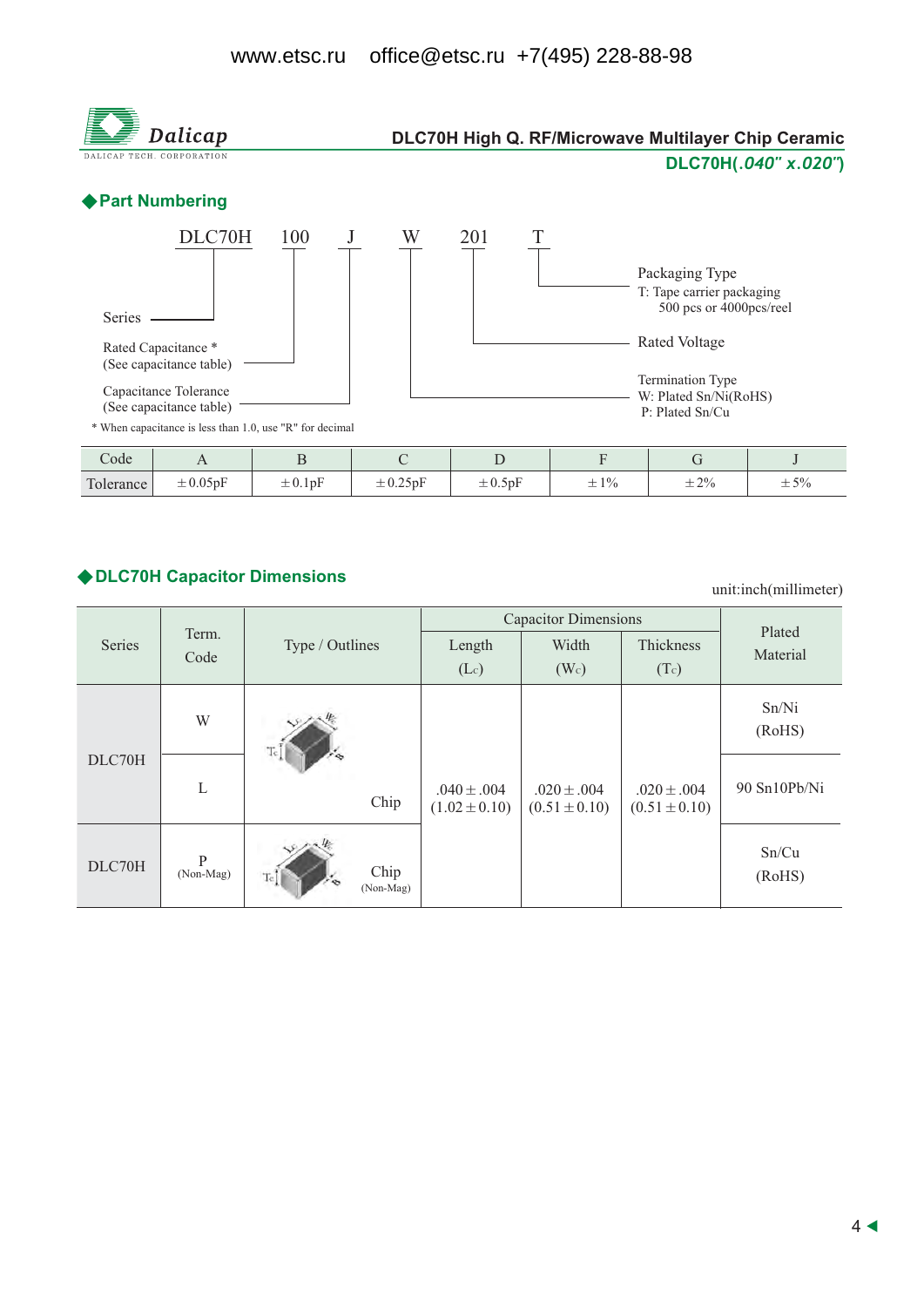

## DLC70H High Q. RF/Microwave Multilayer Chip Ceramic Capacitors DLC70H(.040" x.020")

#### ◆ Design Kits

These capacitors are 100% RoHS. Kits are available in Magnetic and Non-Magnetic that contain 10(ten) pieces per value; number of values per kit varies, depending on case size and capacitance.

| Kit        | Description<br>(pF) | Values $(pF)$                                                             | Tolerance    |
|------------|---------------------|---------------------------------------------------------------------------|--------------|
| DKDLC70H01 | $0.1 - 2.0$         | 0.1, 0.2, 0.3, 0.4, 0.5, 0.6, 0.7, 0.8, 0.9, 1.0, 1.2, 1.5, 1.6, 1.8, 2.0 | $\pm 0.10pF$ |
| DKDLC70H02 | $1.0 - 10$          | 1.0, 1.2, 1.5, 1.8, 2.0, 2.2, 2.4, 2.7, 3.0, 3.3, 3.9, 4.7, 5.6, 6.8, 8.2 | $\pm 0.10pF$ |
|            |                     | 10                                                                        | $\pm$ 5%     |
| DKDLC70H03 | $10 - 33$           | 10, 12, 13, 15, 16, 18, 20, 22, 24, 27, 30, 33                            | $\pm$ 5%     |

#### ◆ Performance

| Item                                  | Specifications                                                   |  |  |  |
|---------------------------------------|------------------------------------------------------------------|--|--|--|
| Quality Factor (Q)                    | $2.000$ min.                                                     |  |  |  |
|                                       | 10 <sup>5</sup> Megohms min. @ +25 <sup>°</sup> C at rated WVDC. |  |  |  |
| Insulation Resistance (IR)            | 10 <sup>4</sup> Megohms min. @ +125°C at rated WVDC.             |  |  |  |
| Rated Voltage                         | 200V                                                             |  |  |  |
| Dielectric Withstanding Voltage (DWV) | 250% of rated voltage for 5 seconds.                             |  |  |  |
| <b>Operating Temperature Range</b>    | $-55^{\circ}$ C to $+200^{\circ}$ C                              |  |  |  |
| Temperature Coefficient (TC)          | $0 \pm 30$ ppm/°C (-55°C to +175°C)                              |  |  |  |
| Capacitance Drift                     | $\pm$ 0.02% or $\pm$ 0.02pF, whichever is greater.               |  |  |  |
| Piezoelectric Effects                 | None                                                             |  |  |  |